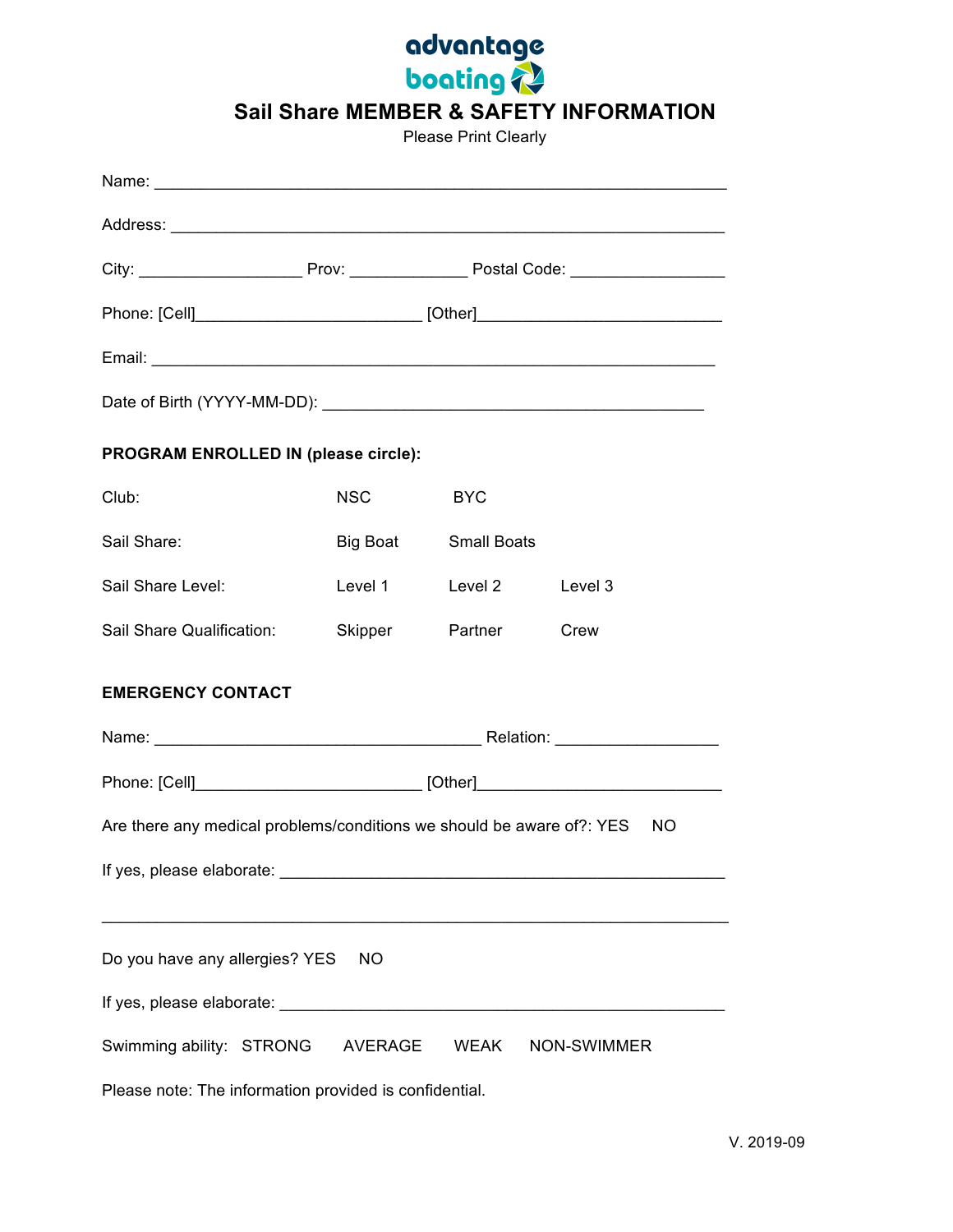

## **Sail Share Member Acknowledgement & Waiver**

This must be signed by all members of the Sail Share program and must be accompanied by a completed safety form!!

## **ACKNOWLEDGEMENT**

I hereby acknowledge receipt of the Sail Share information package provided by Advantage Boating Inc. and agree to abide by the terms and conditions for participation in the Sail Share set out therein.

Initial here

I understand and agree that Advantage Boating Inc. reserves the right at its sole discretion to discontinue my participation in the Sail Share and to retain the fees paid by me should I breach any of the terms and conditions respecting my participation in the Sail Share.

Initial here \_\_\_\_\_

## **WAIVER**

I, **Example 2 and September 1.1 (print full name)**, recognize that sailing can be a dangerous sport and assume all risk of injury, loss or damage to my person and/or property while upon the property or vessels owned, leased and/or under the care and control of Advantage Boating Inc., Nepean Sailing Club or Britannia Yacht Club, their servants and/or agents.

Furthermore, I relinquish any and all claims against Advantage Boating Inc., Nepean Sailing Club or Britannia Yacht Club, their servants and/or agents for any injury, loss or damage to my person and/or property while upon the property or vessels owned, leased and/or under the care and control of Advantage Boating Inc., Nepean Sailing Club or Britannia Yacht Club, their servants or agents. I assume all responsibility for any injury, loss or damage to any other person or their property under my authority/supervision who is not a member of the Sail Share while on the property or vessels owned, leased and/or under the care and control of Advantage Boating Inc., Nepean Sailing Club or Britannia Yacht Club, their servants and/or agents.

 $\mathcal{L}_\text{max}$  , and the contribution of the contribution of the contribution of the contribution of the contribution of the contribution of the contribution of the contribution of the contribution of the contribution of t

Signature Date **Date**